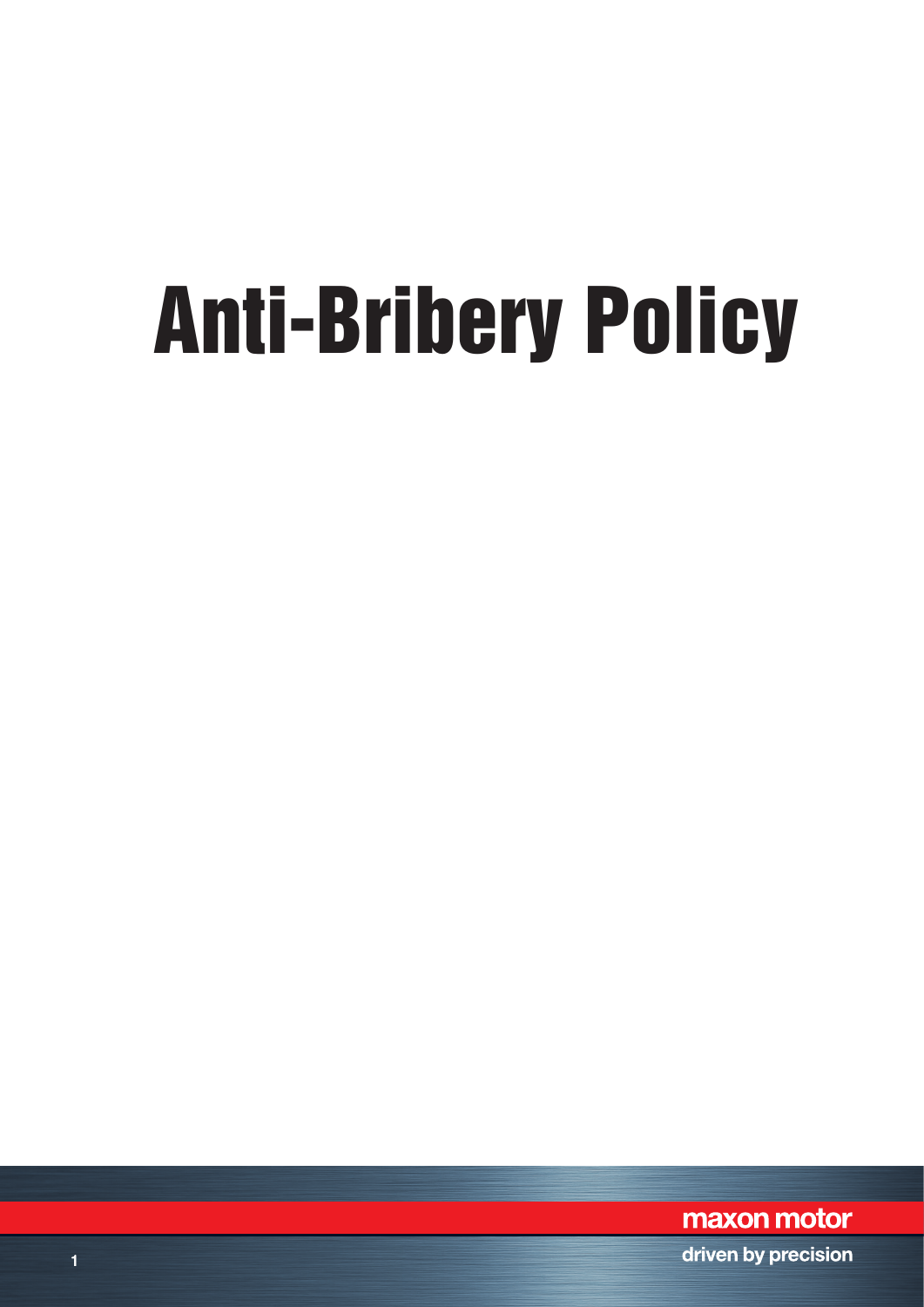# Anti-Bribery Policy

## **Zero tolerance: maxon motor Group does not tolerate any type of corruption or bribery.**

Maxon motor Group offers solution-based approaches, flexibility and speed in products belonging to highprecision drives. However, maxon motor Group does not allow for any flexibility and openness and has a zero tolerance when it comes to corruption. Each and every one of our employees is responsible for the good standing and reputation of maxon motor Group. Any failure or even the appearance of a failure may have a material adverse effect on the excellent reputation that maxon motor Group has successfully established over the past 50 years and exposes the company and other employees and executive bodies to the risk of sanctions under civil and criminal laws.

President of the Board of Directors and Chief Executive Officer Majority Shareholder maxon motor ag maxon motor ag maxon motor ag maxon motor ag

Wellas

**1 Introduction** 3 **2 Purpose** 3 **3 Scope of Application** 3 **4 Process Ownership** 3

- 
- 
- 
- 

## **5 Principles and Rules** 4

- 5.1 Principles 4
- 5.2 Basic rule: prohibition of corruption and bribery  $\begin{array}{c} 4 \\ 5.3 \end{array}$  Gifts, entertainment and other invitations
- 5.3 Gifts, entertainment and other invitations 5 5.3.1 Offering of benefits ("Golden Rules") 6
- 5.3.2 Acceptance of benefits 7
- 
- 5.4 Donations and sponsorship, political assistance 7 5.5 Facilitation payments ("Bribemoney") 8
- 5.6 Kickbacks, rebates, commissions 8
- 5.7 Dealing with government officials 9
- 5.8 Business relations with third parties 9
- 5.9 Payments 10
- 5.10 Documentation 10
- **6 Organisation, Accountability, Responsibilities** 11
- 6.1 Approval of exemptions and handling of dilemma situations 11
- 6.2 Duty to report in case of irregularities 11 and 200 and 200 and 200 and 200 and 200 and 200 and 200 and 200 and 200 and 200 and 200 and 200 and 200 and 200 and 200 and 200 and 200 and 200 and 200 and 200 and 200 and 20
- 6.3 Communication, information, training 12
- 6.4 Implementation, local law 12
- **7 Consequences in Case of Violations 13**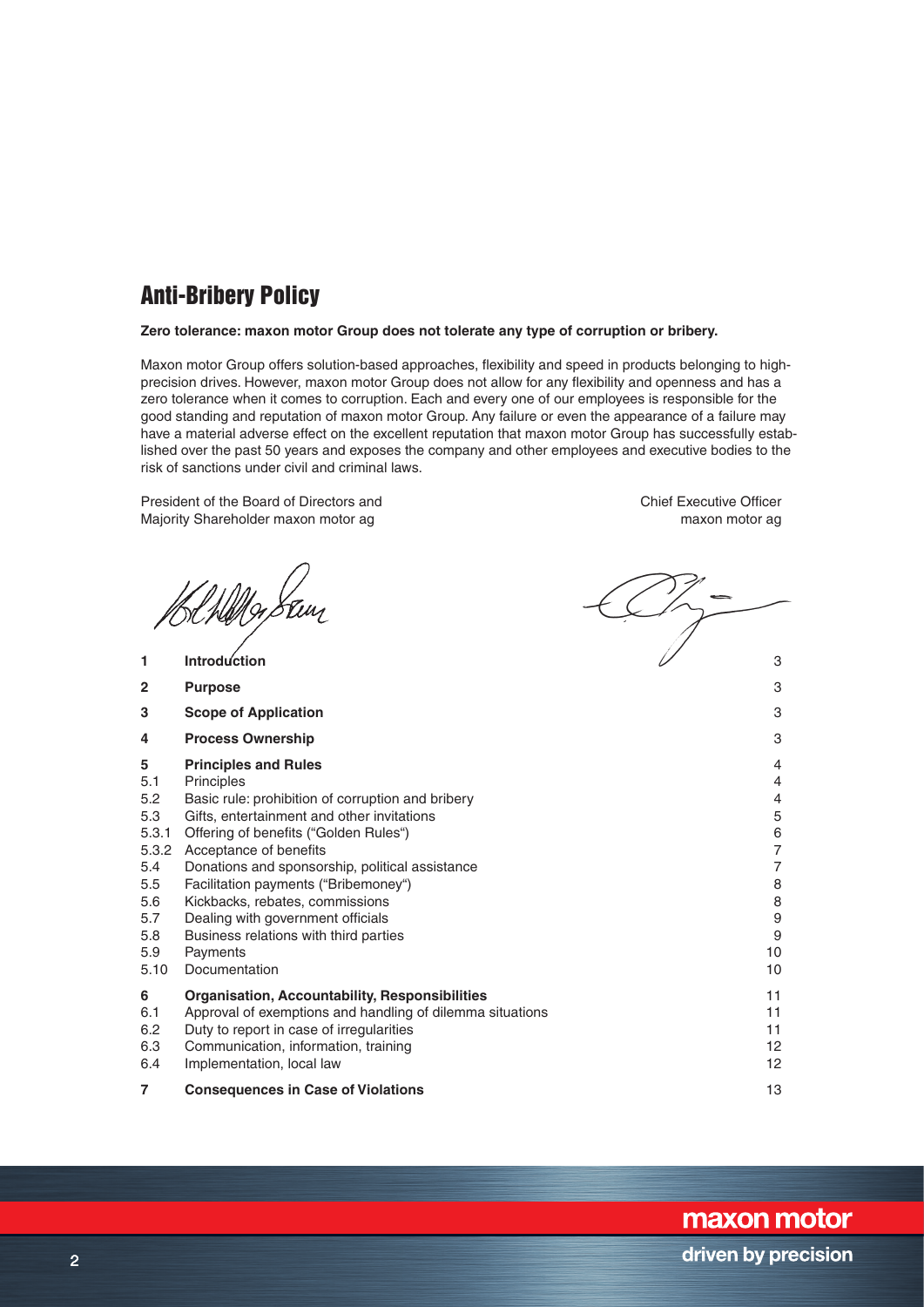# 1 Introduction

Maxon motor Group is a worldwide leading provider of components and systems for highprecision drives. As a group of companies that is active on a world-wide level, maxon is obliged to comply with the anti-bribery and anti-corruption laws of the countries in which it does business (including the U.S. Foreign Corrupt Practices Act, FCPA, and the UK Bribery Act). Maxon motor Group's top management has expressed its firm commitment against any type of corruption and bribery and has adopted an active and transparent approach to the topic. Any type of blackmail must be avoided at all costs and the company's independence must be ensured at all times.

# 2 Purpose

This Guideline should provide an orientation on how to comply with the applicable laws and regulations and on how to avoid

- acts of bribery and corruption:
- conflicts;
- high fines and prison sentences.

It provides more detailed information on maxon motor Group's codes of conduct (in particular in Art. 1.3 "Avoidance of corruption and bribery").

This Policy also ensures a common understanding of integrity in business transactions that will be shared by all companies of maxon motor Group and the employees of maxon. The commitment against corruption and this Policy will also protect the employees from mistakes and temptations in everyday business life. Employees can refer to this Policy at any time.

# 3 Scope of Application

This Policy applies to all companies of maxon motor Group all over the world and is a binding document for all employees and executive bodies of the Group.

## 4 Process Ownership

maxon motor Group's compliance officer is responsible for the contents of and for updating this Policy. He/she will ensure that this Policy will be adapted to new situations in intervals of one year and will agree on the contents of such update with the Steering Committee Compliance.

maxon motor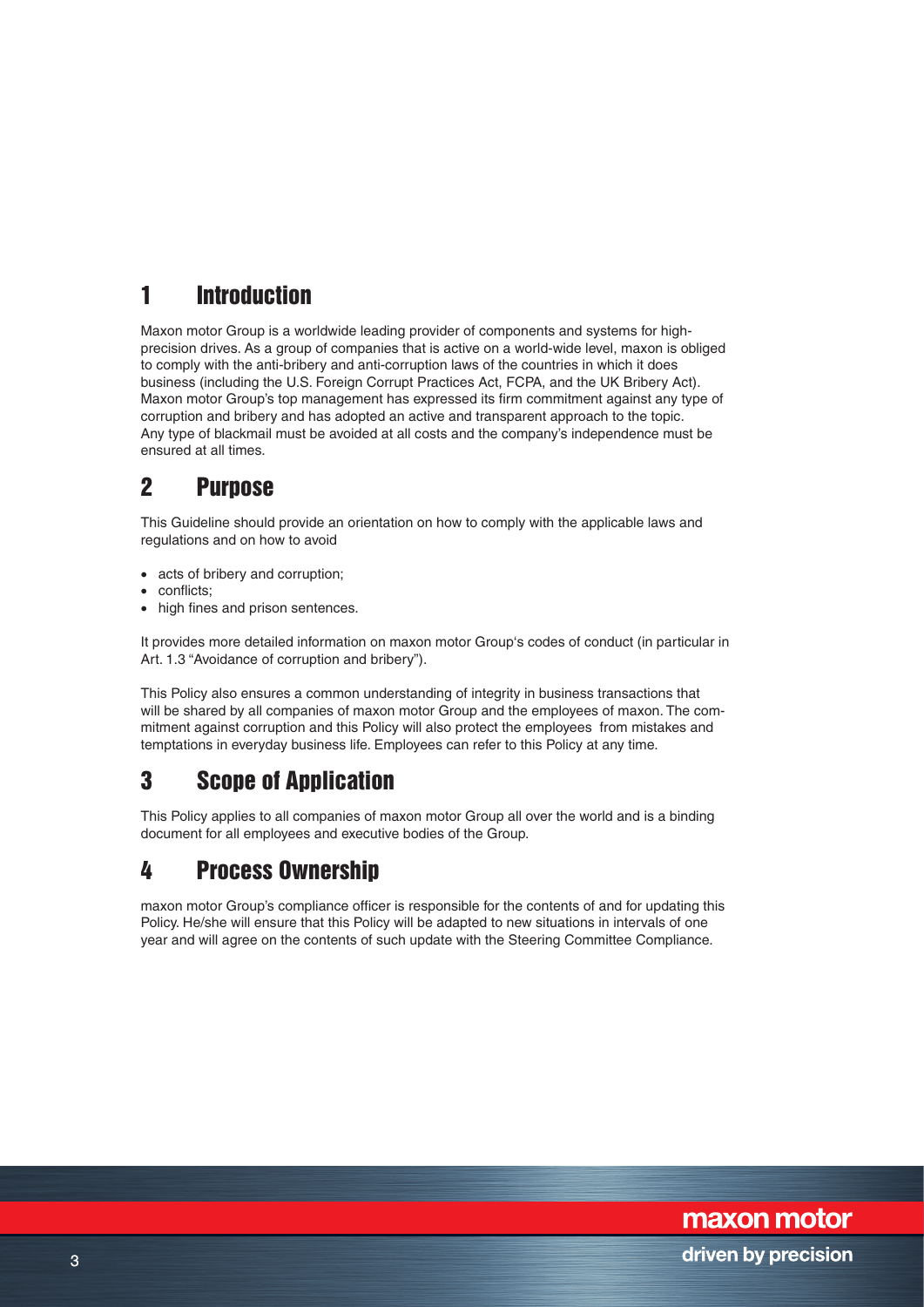## 5 Principles and Rules

## **5.1 Principles**

Maxon motor Group is a professional and reliable partner with social responsibility, exemplary in its conduct toward the environment, business partners and the public. Maxon motor Group is dedicated to open and honest communication. And maxon motor Group is committed to the following basic values:

- respect and fairness;
- encouraging and rewarding of performance;
- responsibility for comprehensive quality;
- careful use of resources.

None of these values tolerates or accepts corruption or bribery. If any possibility of a conflict arises, employees are responsible for informing their superiors at an early stage and in a transparent manner.

None of maxon motor Group's worldwide employees will tolerate any type of corruption or bribery when dealing with customers, suppliers, advisors, officers, public institutions, etc. Requests for informal payments are frequently made in connection with sales activities, in particular in regions and countries of the world with a high risk of corruption. Employees must be able to recognise these situations in order to be prepared. They will verify and supervise business partners in terms of their integrity. In difficult situations, they will point out that

- in accordance with the applicable laws of Switzerland, both natural persons and legal entities could face criminal prosecution with fines of up to five million Francs or imprisonment of up to five years even in foreign countries for bribing government officials:
- each maxon employee undertook to report cases of corruption when they signed the code of conduct;
- any and all companies are regularly audited by external auditing bodies and by the internal auditing department;
- any type of misconduct could result in a termination of the employment without notice; and
- that serious economic damage might be caused to maxon motor Group due to a damage to its reputation, which might finally endanger the products and services for our customers.

## **5.2 Basic rule: prohibition of corruption and bribery**

Corruption means the abuse of a position of authority in an operation or organisation in order to gain a material or immaterial benefit to which no legal claim exists. Maxon motor Group has a zero tolerance policy against corrupt behaviour.

It is prohibited to directly or indirectly offer, promise, grant or authorise any type of benefits in dealing with government officials, private persons, private and public companies, in order to gain, receive or safeguard any unreasonable or forbidden performance of tasks or other illegitimate benefits. (Active bribery / offering of benefits).

No employee must use their position or function to directly or indirectly request, have themselves promised or accept any benefits to which they are not entitled (passive bribery / acceptance of benefits).

maxon motor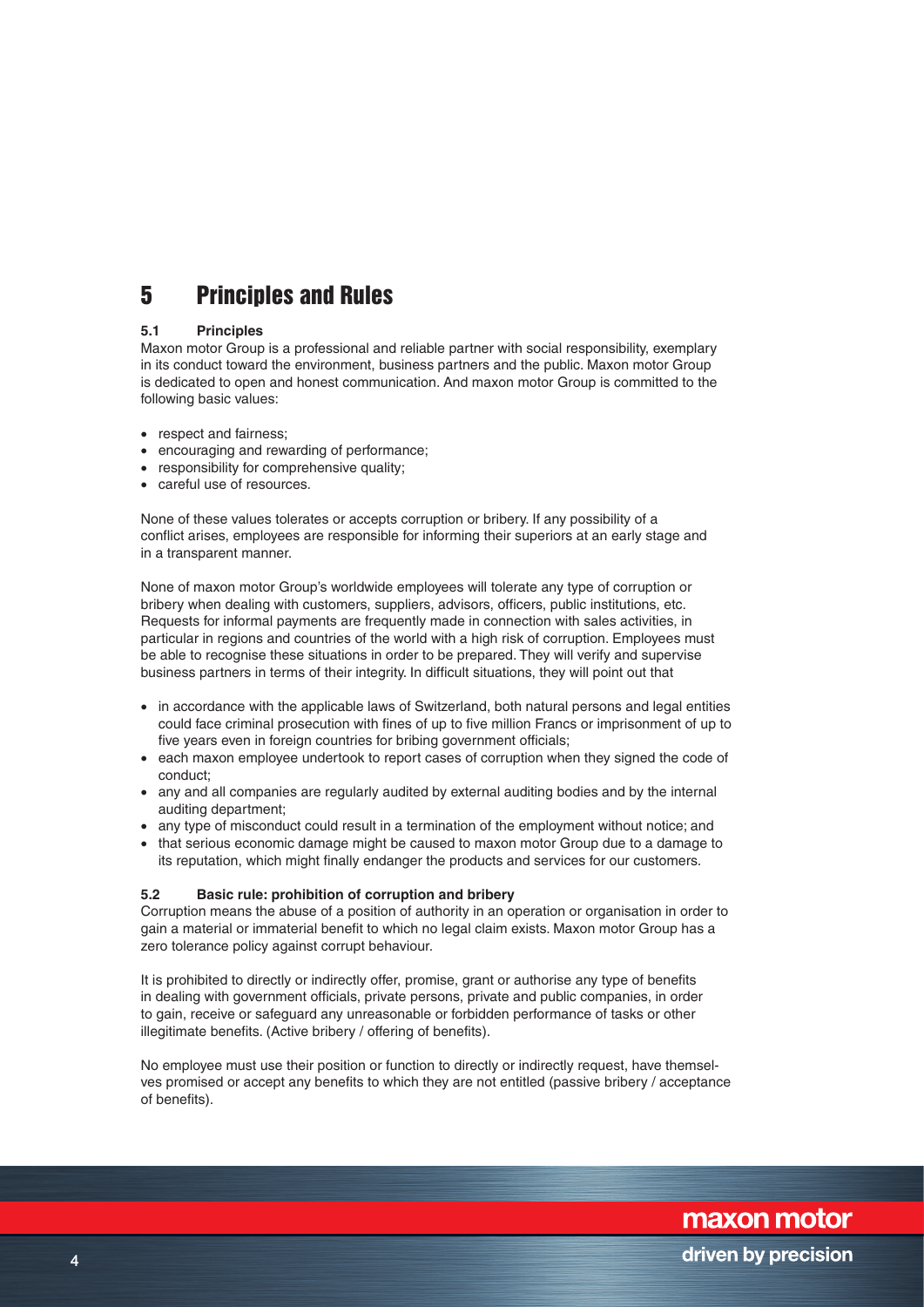Benefits can be benefits of any type, such as e.g. cash, cash equivalents, gifts, gift coupons, commissions, privileges, extraordinarily high rebates, cost absorption (household employees, mobile phone bill), invitations, travels, tours, excessive fees, loans, use of facilities, employment of a relative, holiday for the family, visits to a brothel, procurement of a lucrative main or secondary employment, future career prospective, memberships in clubs, favours, etc.

It is, in particular, prohibited to indirectly offer or accept benefits through intermediaries (advisors, agents, representatives, business partners, etc.) or to place the benefits in the "private" environment or to give them to other recipients (e.g. relatives or other related persons or companies). It is also prohibited to provide benefits a long time before new business opportunities arise with a view to their future execution.

Please avoid borderline cases as well. Even the appearance of corruption poses a high risk and misleading behaviour can sustainably damage maxon's reputation.

#### **5.3 Gifts, entertainment and other invitations**

Gifts, entertainment and invitations can be important for the development and maintenance of business relationships but should not be decisive for them. We have therefore imposed the restrictive preconditions described below, because many accusations of corruption arise in this context. Even more stringent provisions apply and particular restraint is required in dealing with government officials (see item 5.7).

A gift can be any type of benefit that is given as a token of appreciation, friendship or cooperation without expecting anything in return, including allowances on certain occasions (new year's, birthday, etc.). Gifts are allowed if they are in line with the "Golden Rules" set out below which is normally the case for smaller courtesies of a purely symbolic value (e.g. promotional gifts such as calendars, torches, blocks, mouse pads, gym bags, caps, pens or one to two bottles of nonluxurious wine).

Entertainment means meals and beverages and is allowed to a reasonable extent in the context of customary hospitality as long as it is in line with the "Golden Rules" set out below, if it focuses on a legitimate business purpose and if the counterparty would also make such an invitation. Offers for pompous entertainment are prohibited.

Invitations mean, for example, the participation in cultural or sports events or other events, such as concerts, trade fairs, games, races, etc. Such invitations should be avoided, if possible. Exemptions are possible to a reasonable extent in the context of normal hospitality, if people are staying for several days (for business reasons), if the invitation is clearly subordinate to the business purpose, if the invitations are in line with the "Golden Rules" set out below and if the process was approved in accordance with sec. 6.1.

maxon motor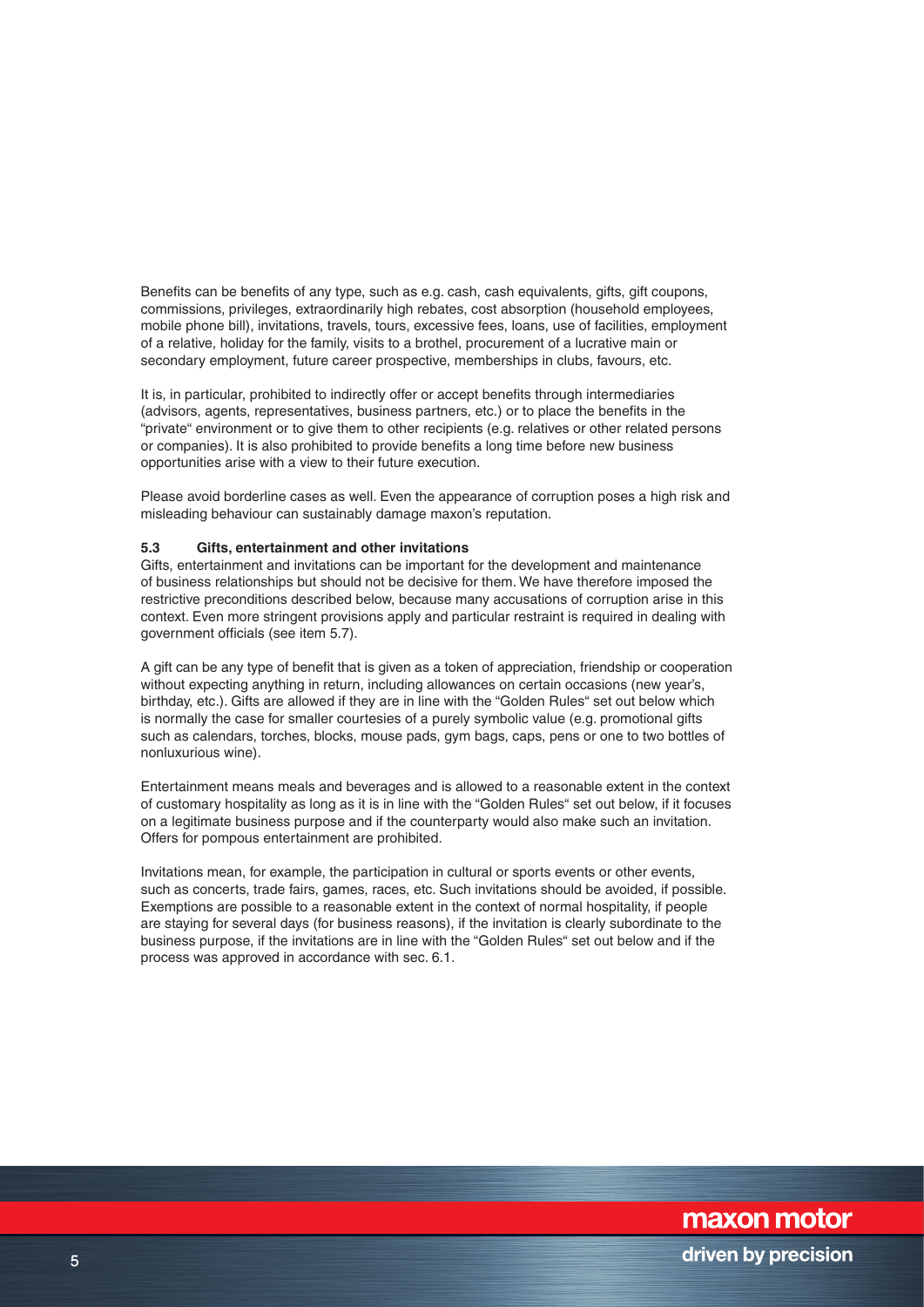## **5.3.1 Offering of benefits ("Golden Rules")**

Gifts, entertainment and invitations to entertainment offers are permitted if all of the criteria below ("Golden Rules") are met:

- the benefit is not given in the form of cash, as cash given as a gift is prohibited under any circumstances (apart from normal, reasonable tips in restaurants, hotels and taxis which are customary in society);
- they are legitimate, reasonable values that cannot be perceived as "excessive" and are not offered frequently or on a regular basis;
- the benefit granted is customary in society, is in line with reasonable business practices and is connected with a legitimate business purpose, but is clearly subordinate to such purpose (not an "end in itself");
- the benefit must neither be intended nor suited to obtain, receive or ensure an in appropriate or inadmissible performance of tasks or other illegitimate benefits in business dealings in return;
- no false expectations must be raised that the allowance is given with the intention of influencing the result of a business relationship or that a payment might be "bribe money";
- special care shall be taken if no business is planned in the near future that could be influenced by granting the benefit (e.g. upcoming tender or negotiations);
- the process does not violate applicable laws or guidelines of the recipient and does not involve any unethical or offensive contents;
- the process would not embarrass maxon if it became known to the public (e.g. be published in a newspaper);
- sec. 5.7 applies in addition, if a government official is involved.

A project failing to comply with all of the criteria set out above is probably a violation of this Policy. If employees are still of the opinion that it is reasonable, they shall fully disclose the matter, discuss it with their superiors and, in each case, with the Compliance Officer and have it approved in accordance with item 6.1.

It is generally prohibited to pay accommodation and travel expenses. Exemptions normally require a contractual agreement (e.g. part of a training programme), the "Golden Rules" set out above must be complied with and the process must be approved in accordance with sec. 6.1. It is prohibited to assume the costs for or provide gifts to persons accompanying the business partners who were invited (spouses, family members).

### **5.3.2 Acceptance of benefits**

No gifts, favours or entertainment are required to do business with maxon motor Group. That would shed a bad light on the company.

Therefore, employees will not accept any gifts, entertainment, invitations or other direct or indirect benefits, unless they are in compliance with the "Golden Rules" (sec. 5.3.1). Refuse with a warm and friendly no thanks offers whose costs or size might suggest that they are an attempt to influence independent judgement.

Employees must never behave in a way that could put the counterparty in a situation that they feel in any way obligated to offer an undue advantage to be able to do or continue doing business with maxon.

maxon motor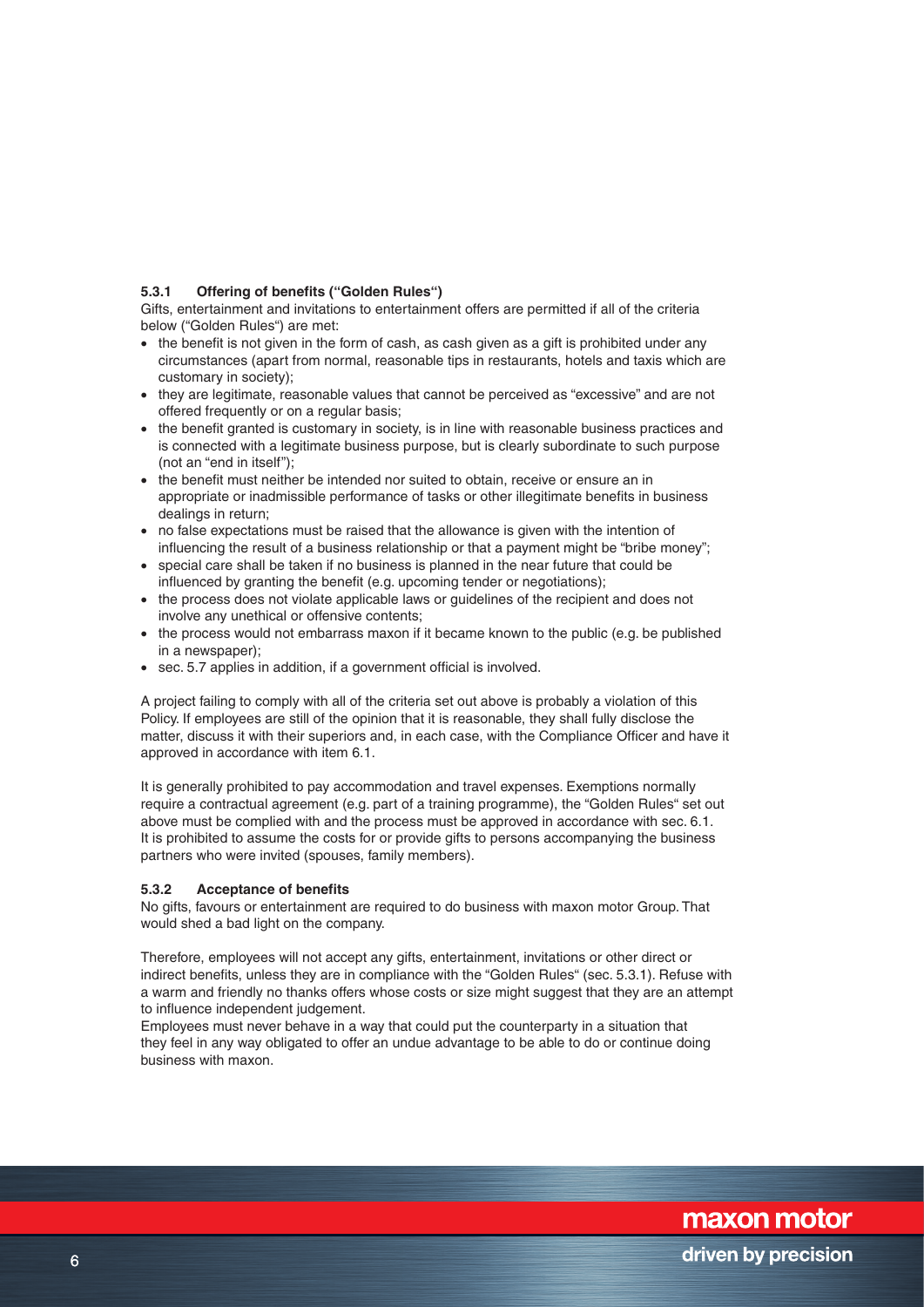If employees receive benefits in connection with the exercise of their profession, such will always belong to the employer. Gifts exceeding a minimum value shall be provided to the company, if possible (for example to share them fairly with the department or team).

If the benefits fail to clearly comply with all of the "Golden Rules" and if employees were unable to reject their acceptance (e.g. hotel accommodation was paid for and no information had been given in advance) they must be reported in accordance with sec. 6.2.

Please be particularly careful with private gifts if they are given, directly or indirectly, by a person with whom employees are also doing business.

It is generally prohibited to have others pay for accommodation and travel expenses. Exemptions normally require a contractual agreement (e.g. part of a training programme), compliance must be ensured with the "Golden Rules" set out above and the process must be approved in accordance with sec. 6.1.

If the benefits fail to clearly comply with all of the "Golden Rules" but persons are still of the opinion that the acceptance of the benefit would be reasonable, they shall completely disclose the matter, discuss it with their superior and the Compliance Officer and they shall have it approved in accordance with sec. 6.1.

#### **5.4 Donations and sponsorship, political assistance**

Donations and sponsorship comprise voluntary payments or other benefits (e.g. benefits in kind or services), for which the donator or sponsor does not receive any consideration. "Donations" are merely of an altruistic nature and have no business background (e.g. humanitarian aid in crisis regions). "Sponsorship" is connected with a certain advertising objective or other purposes (e.g. research and training).

Please ensure for donations, sponsorship or similar voluntary allowances that such are not made to conceal offenses such as bribery, corruption or other unjustified payments (e.g. offenses such as money laundering, fraud, embezzlement or financing of illegal activities). In addition, comply with the intracompany policies on these subjects (e.g. of Group Marketing) and with the countryspecific applicable laws (e.g. provisions regarding disclosure, reporting and transparency).

Maxon motor Group does not, as a general rule, give any donations to nor does it sponsor parties or politicians.

Donations and sponsorship funds are released by the local CEO in accordance with the authorisation, a more simplified procedure applies to minor amounts which shall be authorised by the Marketing department. Donations and sponsorship funds must always be given in a transparent manner (recipient and the concrete use by the recipient (does not apply to minor amounts which are subject to the simplified procedure) must be documented and understandable). Please ensure that all types of donations and sponsorship funds can be justified toward the general public.

maxon motor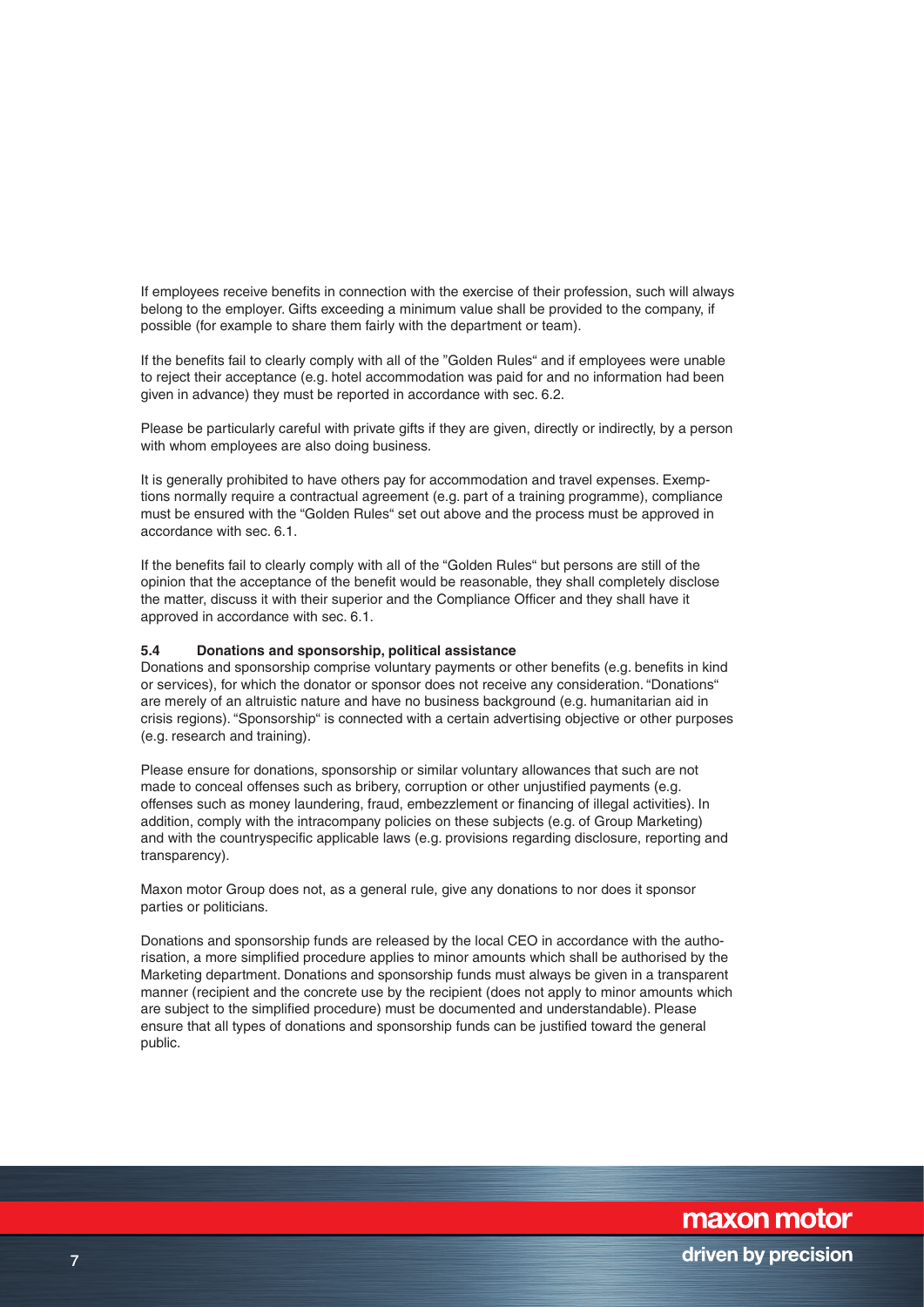## **5.5 Facilitation payments ("Bribe money")**

Even if some legal systems allow certain payments, maxon's business policy prohibits any type of payment to "bribe" or "accelerate" or "facilitate" processes – even if such payments were allowed or "absolutely customary" under local laws and/or in other legal systems. Payments shall be rejected even if such are strongly demanded or if disadvantages could arise for maxon motor Group if such were not made (e.g. waiting periods in customs clearance).

Payments may, however, be made in situations involving a personal risk, i.e. in case of risks for life, health or freedom of employees. The incident must be reported as soon as possible in accordance with sec. 6.2.

Facilitation and preferential treatment payments, also known as bribe money, mean mostly small unofficial payments that are normally paid to lowranking government officials to trigger, ensure, accelerate or otherwise facilitate the performance of routine services or necessary services. These are normally services to which the company is entitled, for example customs clearance, passport control, inspection, approvals, licenses, visa, police protection, post and telephone service, electricity, water, etc.

However, official and publicly established and documented fees for service are allowed. In case of doubt, whether any payment is e.g. a (permissible) "express charge" or a (prohibited) facilitation payment, please ask for a formal receipt and written confirmation of the legality of that charge and report the procedure in accordance with sec. 6.2.

#### **5.6 Kickbacks, rebates, commissions**

It is prohibited to accept or grant kickbacks, or payments with a similar purpose (e.g. in form of rebates or commissions). maxon motor Group also does not contribute to tax fraud or obviously prohibited tax optimisation.

Kickbacks comprise all types of corruption in which services are billed that have not been rendered or in which other excessive invoices are prepared to ensure that a part of an excessive amount (e.g. in form of rebates, commission, fees, premiums, repayments, etc.) goes to a private person or a company account.

Legitimate agency commissions that are based on a business reason shall be documented in full and must be handled openly (also toward the person making the payment), inter alia, to exclude any type of involvement in offenses such as money laundering or other illegal transactions.

maxon motor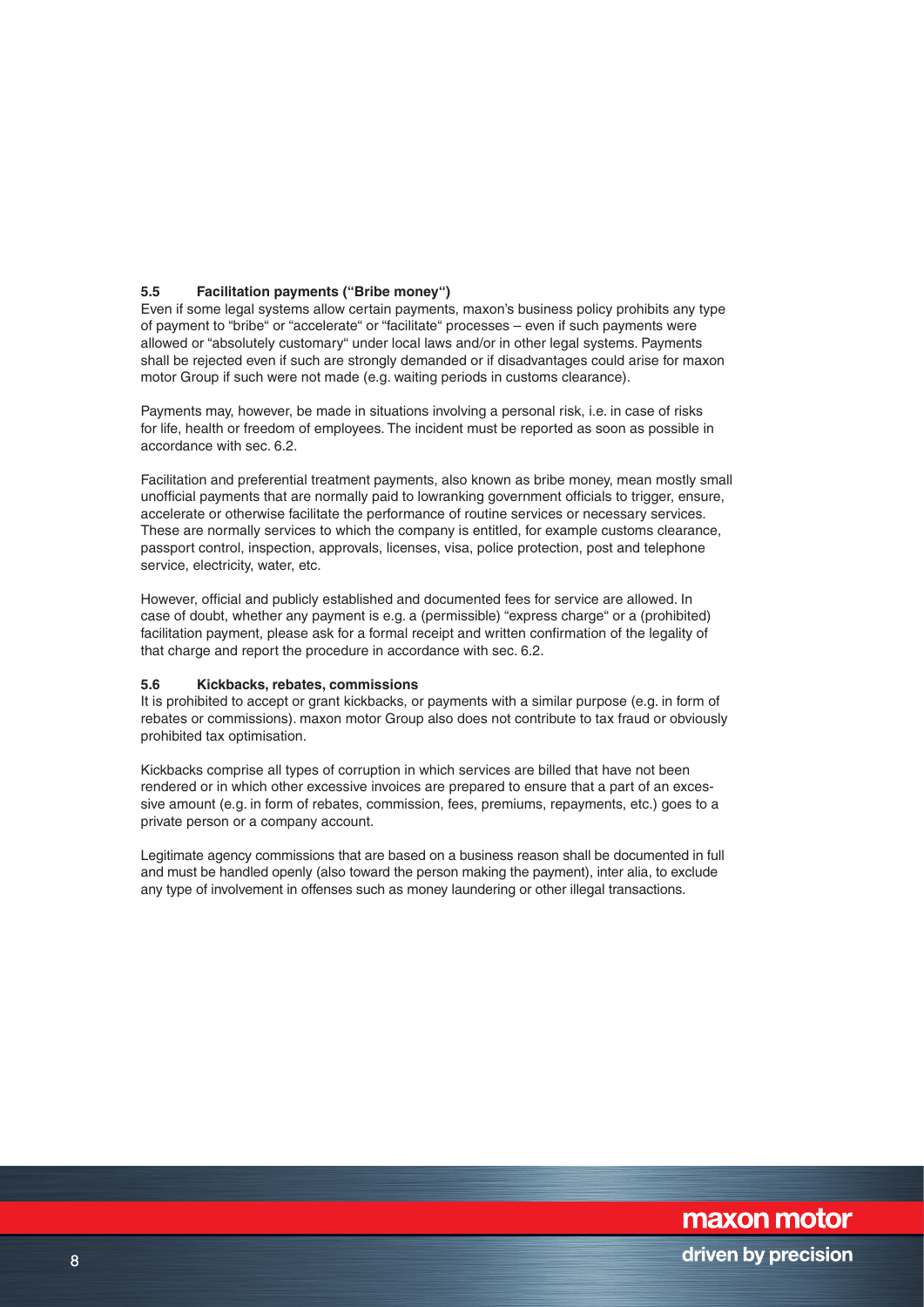## **5.7 Dealing with government officials**

It is, as a general rule, prohibited to offer, promise or grant any type of gifts, entertainment, invitations, donations, sponsorship funds or to grant other benefits to government officials and persons in their environment.

Exemptions therefrom must be allowed both under applicable local laws and under the Foreign Corrupt Practices Act (USA) and the UK Bribery Act and must have been approved by the local Compliance Officer. Such must be documented in a complete and transparent manner and must be reported to the Group Compliance Officer. Any applicable legal standards must be complied with as well (duty to inform, transparency and reporting obligations).

Government official is a broad term and comprises not only elected or appointed holders of a legislative, administrative or judicative office, but also any and all other officers and employees of authorities, government bodies, state-owned or state-controlled companies, international organisations as well as candidates for political offices and persons rendering services for or acting on behalf of the bodies mentioned above.

#### **5.8 Business relations with third parties**

Corrupt behaviour of business partners working for maxon as service providers or intermediaries can be directly attributed to maxon motor Group as an offense (even if maxon has no knowledge thereof). Maxon is obliged to take appropriate measures to ensure that third parties conduct their businesses for maxon with integrity.

Maxon motor Group does not do business with third parties who are known for or who are suspected of being corrupt or for bribing or who are or could be corrupt in any other way or who might have an adverse effect on the reputation. Business relations must only be initiated and maintained if such are based on an understandable, legitimate business reason. Suppliers, resellers, joint venture partners, agents, contractors, advisors, representatives, facilitators, intermediaries, etc. must undertake to comply with these provisions by signing a written agreement.

Employees who intend to initiate or extend a business relation with third parties are obliged:

- to carefully clarify the integrity and background of the business partner (due diligence) depending on the degree of risk. Information given by third parties must be critically scrutinised and verified with information provided by reliable neutral sources as part of the general duty of care.
- to adequately document the risk analysis, due diligence and the business relationship in writing. It must be clearly agreed that maxon does not tolerate any violations of this Policy and that violations can result in an immediate termination of the business relationship.
- to request correct behaviour and to control it on a regular basis.

Suppliers must be assessed and approved in accordance with the applicable sourcing standards and guidelines (third party due diligence, background checks, etc.) before materials, components, products or services can be bought. The legal department must approve, in advance, any agreements with authorised persons and representatives who are authorised to enter into binding obligations for the maxon motor Group.

maxon motor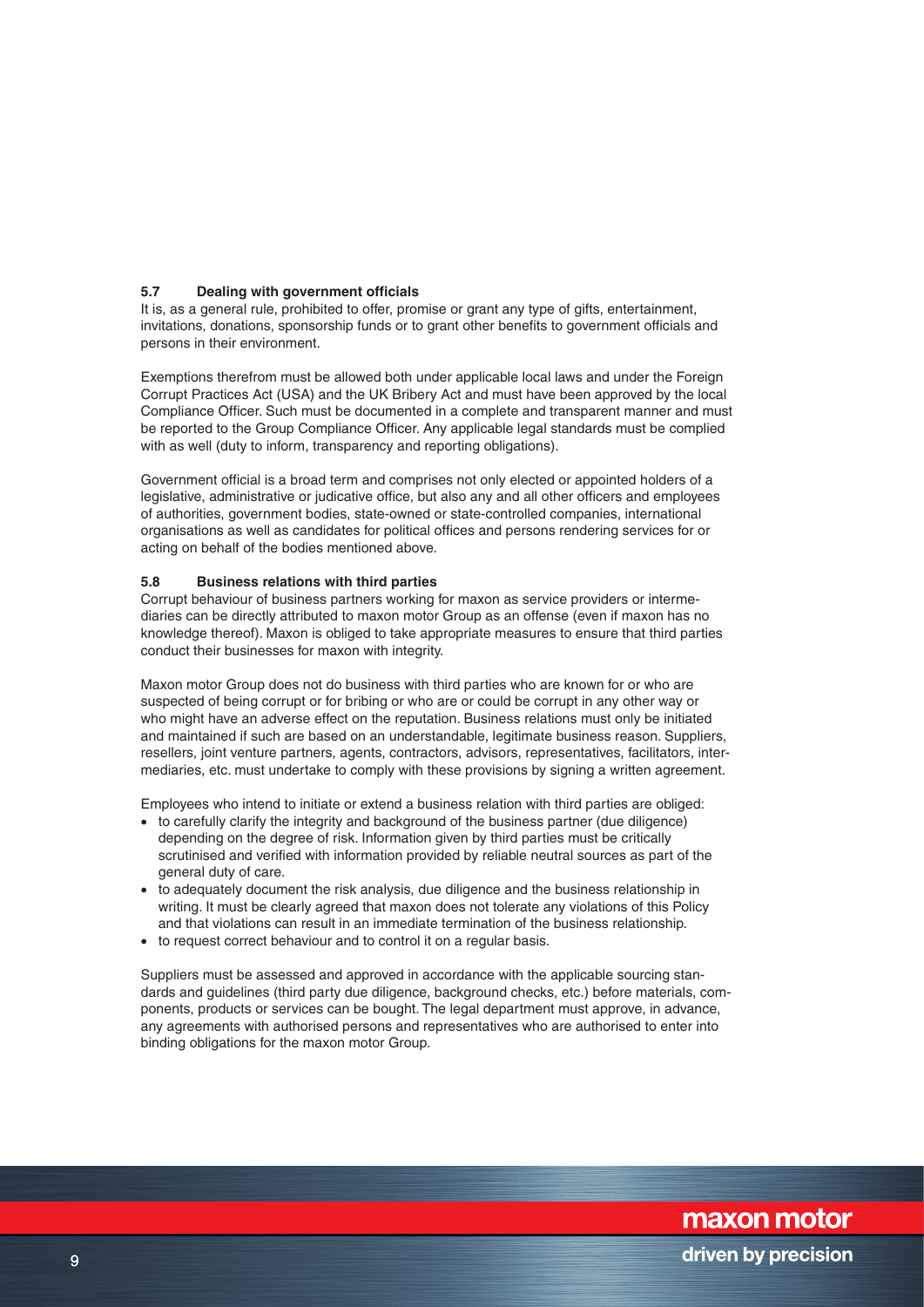### **5.9 Payments**

Each payment made by or on behalf of a company of maxon motor Group must fulfil the following criteria, inter alia:

- it must be based on a clear and demonstrable business reason and it must be possible to allocate the payment to a concrete service or delivery.
- the amount must be reasonable.
- payments must be made directly to the person rendering the service (contractual partner) (check account holder) and must not be made indirectly to other companies or persons (e.g. "private accounts" or unverified accounts in tax havens).
- payments must be handled in a transparent manner, must be understandable and be documented.

#### **5.10 Documentation**

Please document all business transactions carefully, completely and promptly and comply with any and all legal, regulatory and intracompany provisions.

# maxon motor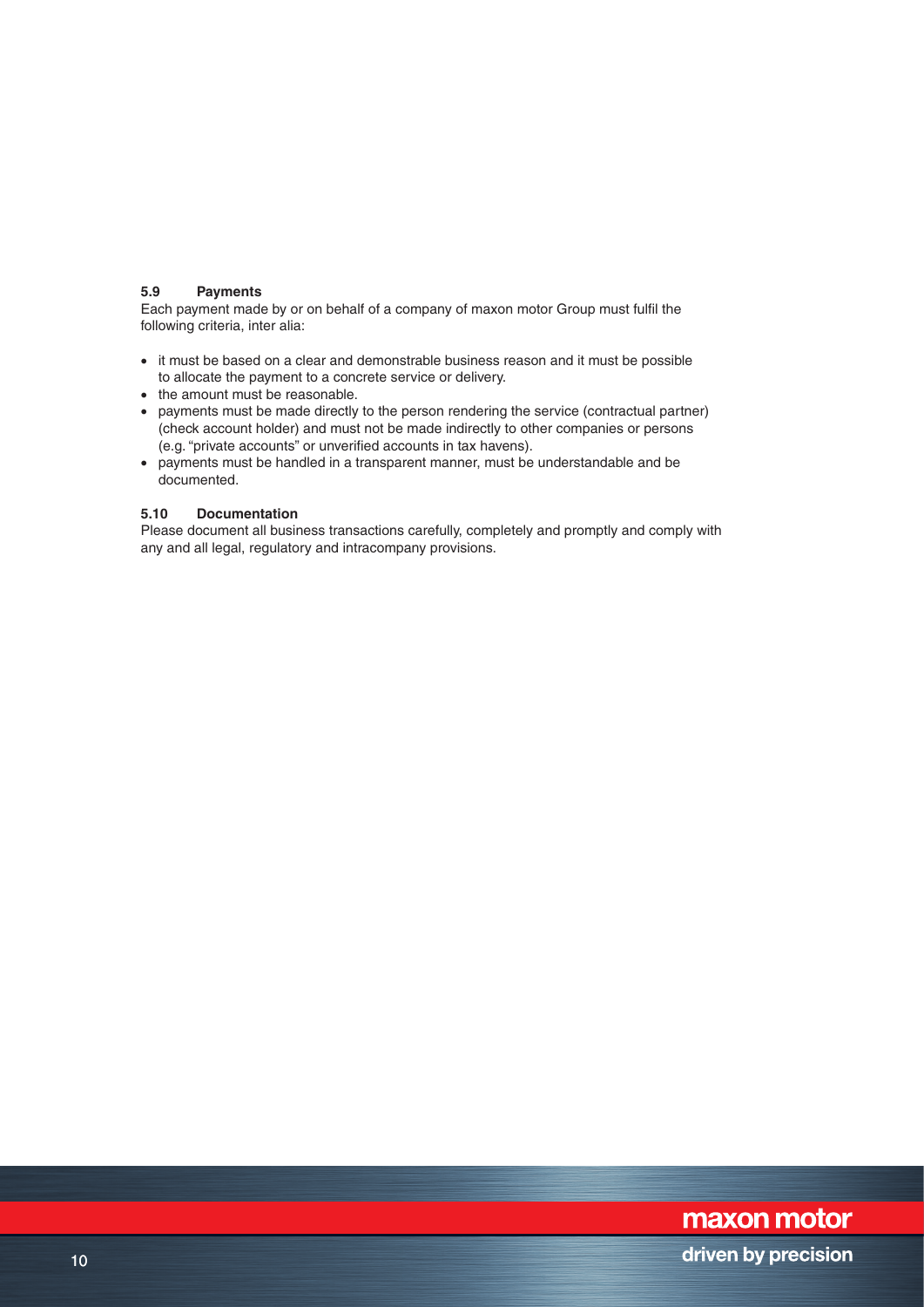# 6 Organisation, Accountability, Responsibilities

The existing Compliance organisation is responsible for and implements this Policy (for current members of this organisation, please refer to Annex 2):

- Board of Directors and management: supervise and hold the overall responsibility for the compliance with the laws, in accordance with the laws and the internal rules.
- Compliance Steering Committee: supports and advises the management in the implementation of subjects in the field of compliance.
- Group Compliance Officer: coordinates compliance subjects within the maxon motor Group.
- Local Compliance Officers: make sure that this Policy is implemented in their Group company and ensure compliance. They are responsible that all employees know, understand and abide by the applicable provisions and that they fulfil the reporting tasks and duties.
- Legal department: the legal department of maxon motor Group advises in legal issues that are connected with this Policy, its implementation and enforcement.
- Executive personnel: acts as role model and ensures that their colleagues know, understand and abide by the applicable provisions. They assess the behaviour in performance appraisals.

## **6.1 Approval of exemptions and handling of dilemma situations**

No exemptions from compliance apply, apart from emergency situations that pose a hazard to human life. Noncompliance with our policies can neither be justified by the desire of customers and other business partners nor by pressure of time. Sales and profit maximisation are not more important than the compliance with our policies.

Please ask the management in uncertain and dilemma situations and have the procedure approved in advance. The duty to report defined in sec. 6.2 applies in case of irregularities. Even if procedures have been approved in the past, this does not necessarily mean that the same procedure will be permitted in the future or at a different place or with other involved persons.

### **6.2 Duty to report in case of irregularities**

All employees are asked to raise any questions, doubts and uncertainties regarding this Policy, to express their concerns, to bring up ambiguities and possible risks for discussion.

Each and every employee is obliged to immediately report any type of irregularity, such as cases of bribery, attempts of bribery (offering benefits, requesting benefits) or other processes that might involve corruption – even if they merely suspect them – in order to prevent damage to the company. They are also obliged to make an immediate report if they have inadvertently accepted illegitimate gifts (sec. 5.3.2) or after having made facilitation payments in circumstances that involved a personal risk (sec. 5.5).

Please use the reporting channels as set out in the "inform maxon" procedure (to superiors, Local Compliance Officers, the Group Compliance Officer or members of the Compliance Steering Committees), including the option to make anonymous reports (letter box). See the [\_\_\_\_\_\_\_] Policy [LINK]. The matter must be disclosed as far as possible. The procedure will be treated confidentially in accordance with the applicable rules.

maxon motor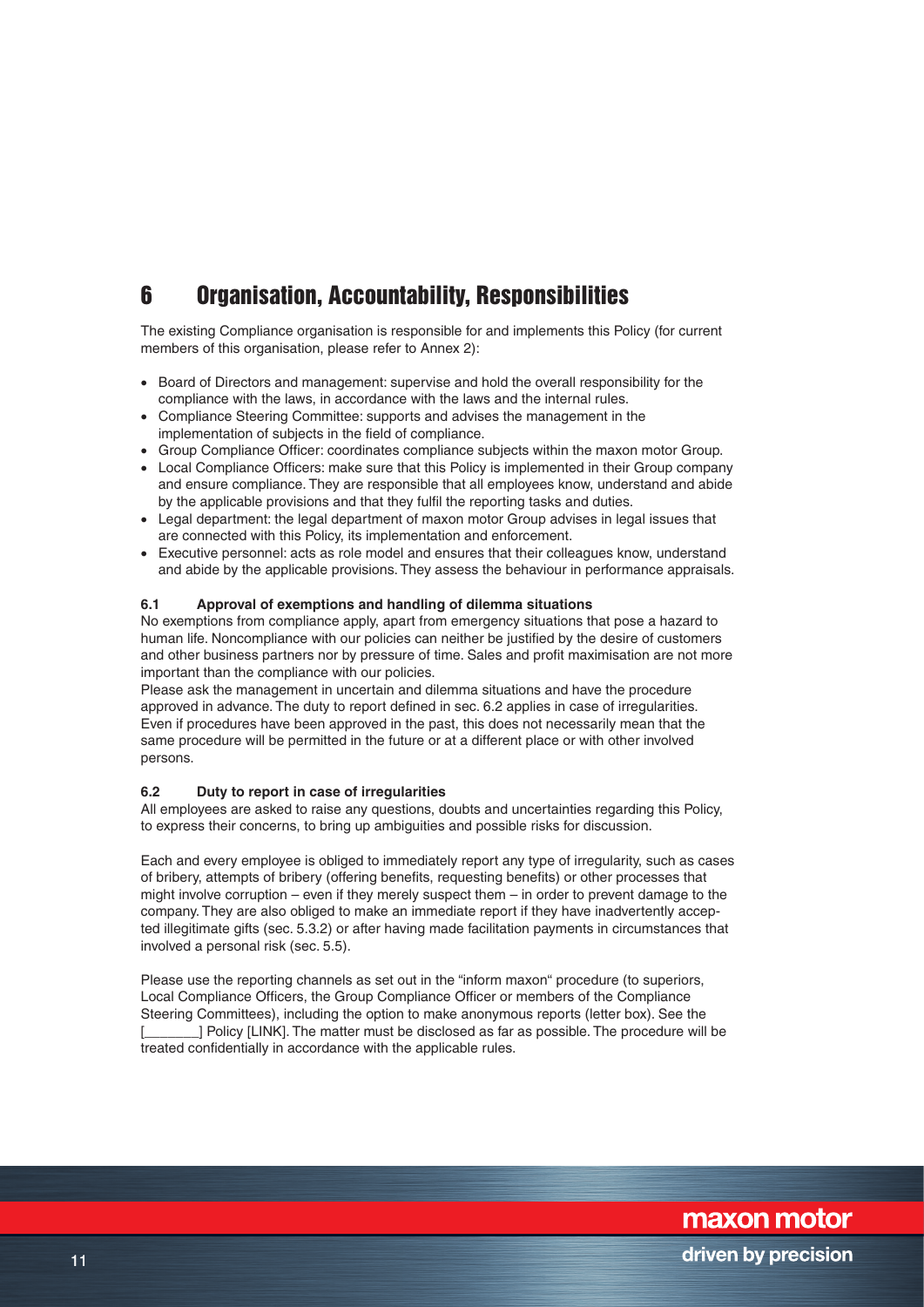## **6.3 Communication, information, training**

Maxon will raise awareness for the existing anticorruption policy by effective internal and external communication (e.g. Intranet). In addition, employees on all hierarchy levels will receive training on the subject of corruption and bribery according to their needs and according to the type of employee. The management will be responsible for imparting knowledge, know-how and for motivating the employees and for raising their awareness on the subject. The human resources department will coordinate the offer of training courses.

#### **6.4 Implementation, local law**

Compliance with legal provisions is one of the most important principles of maxon motor Group's business policy. The management of the companies belonging to maxon motor Group (or of the Local Compliance Officer) is responsible for implementing the present Policy as a minimal standard and for observing more stringent local laws, if necessary.

Individual divisions may prepare more detailed policies (as regards gifts, invitations, reimbursement of travel expenses, participation in advertising and marketing activities, sponsoring, etc.), provided they are in line with this Policy and have been approved by the management of the affected divisions and group companies and the Compliance Steering Committee.

# maxon motor